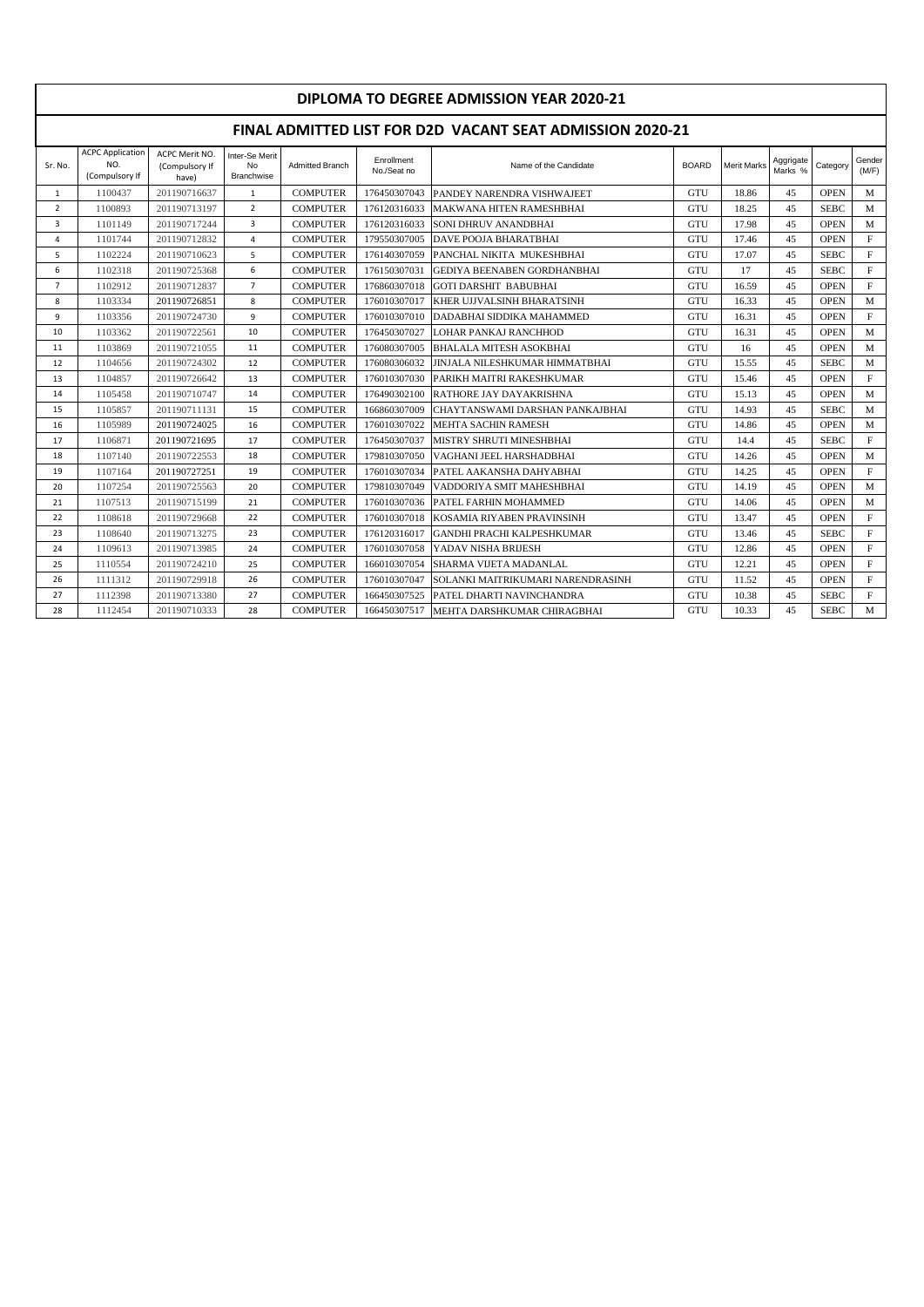| 29             | 1112512                  | 201190730170             | 29             | <b>COMPUTER</b> |              | 156390307046 MAHIDA HARPALSINH PRAVINSINH    | GTU        | 5     | 45 | <b>OPEN</b> | M          |
|----------------|--------------------------|--------------------------|----------------|-----------------|--------------|----------------------------------------------|------------|-------|----|-------------|------------|
| 30             |                          | 201190710766             | 30             | <b>COMPUTER</b> | 169810307032 | PATEL RUTVIK ALPESHBHAI                      | GTU        | 14.81 | 45 | <b>OPEN</b> | M          |
| 31             | $\overline{\phantom{a}}$ | 201190727345             | 31             | <b>COMPUTER</b> | 186458307003 | SONI KAUSHAL SUBHASHBHAI                     | GTU        | 14.69 | 45 | <b>OPEN</b> | M          |
|                |                          |                          |                |                 |              |                                              |            |       |    |             |            |
| 32             |                          | 201190728833             | 32             | <b>COMPUTER</b> | 156010307060 | VASAVA POOJABEN KALIDASBHAI                  | GTU        | 6.67  | 45 | ST          | F          |
| 33             |                          | 201190730639             | 33             | <b>COMPUTER</b> | 166010307060 | SOLANKI SHWETABEN RAMANBHAI                  | GTU        | 6.33  | 45 | SC          | F          |
| 34             | $\sim$                   | 201190730265             | 34             | <b>COMPUTER</b> | 156010307061 | VASAVA TINKAL MAHESHBHAI                     | GTU        | 6     | 45 | ST          | F          |
|                |                          |                          |                |                 |              |                                              |            |       |    |             |            |
| 35             | $\overline{\phantom{a}}$ |                          | 35             | <b>COMPUTER</b> | 179810307002 | <b>BAMBHAROLIYA KISHAN DHANJIBHAI</b>        | GTU        | 16.22 | 45 | <b>OPEN</b> | M          |
| 36             |                          |                          | 36             | <b>COMPUTER</b> | 176010307012 | <b>GARASIYA SUMAIYA IDRISHBHAI</b>           | GTU        | 16.26 | 45 | <b>OPEN</b> | F          |
| 37             | $\overline{\phantom{a}}$ | $\overline{\phantom{a}}$ | 37             | <b>COMPUTER</b> | 176150307514 | JIVANI NEHABEN VIPULBHAI                     | GTU        | 15.67 | 45 | OPEN        | F          |
|                |                          |                          |                |                 |              |                                              |            |       |    |             |            |
| 38             | $\overline{\phantom{a}}$ | $\overline{a}$           | 38             | <b>COMPUTER</b> | 176010307035 | PATEL ADITIKUMARI NILESHBHAI                 | GTU        | 15.47 | 45 | <b>SEBC</b> | F          |
| 39             |                          |                          | 39             | <b>COMPUTER</b> | 176010307004 | BHAIYAT AMIMA AZIZBHAI                       | GTU        | 15.46 | 45 | <b>OPEN</b> | F          |
| 40             | $\sim$                   | $\overline{\phantom{a}}$ | 40             | <b>COMPUTER</b> | 176860307004 | BHANDERI PANKAJ CHHAGANBHAI                  | GTU        | 15.19 | 45 | <b>OPEN</b> | M          |
|                |                          |                          |                |                 |              |                                              |            |       |    |             |            |
| 41             | $\overline{\phantom{a}}$ | $\overline{\phantom{a}}$ | 41             | <b>COMPUTER</b> | 176010307059 | YADAV PREETISINGH BIRENDAR                   | GTU        | 13.97 | 45 | <b>OPEN</b> | $_{\rm F}$ |
| 42             | $\overline{\phantom{a}}$ | $\overline{\phantom{a}}$ | 42             | <b>COMPUTER</b> | 166010307057 | SINGH ANKUSH ANILKUMAR                       | GTU        | 13.74 | 45 | <b>OPEN</b> | M          |
| 43             | $\overline{\phantom{a}}$ | $\overline{\phantom{a}}$ | 43             | <b>COMPUTER</b> | 176120316021 | JADAV KAJALBEN CHHOTUBHAI                    | GTU        | 12.59 | 45 | ST          | F          |
|                |                          |                          |                |                 |              |                                              |            |       |    |             |            |
| 44             | ٠                        | $\overline{a}$           | 44             | <b>COMPUTER</b> | 166080316029 | PANDE SATYAM JAYSHYAMBHAI                    | GTU        | 12.24 | 45 | <b>OPEN</b> | M          |
| 45             | $\overline{\phantom{a}}$ | $\overline{\phantom{a}}$ | 45             | <b>COMPUTER</b> | 186128316011 | SAINDANE VISHAL UKHADU                       | GTU        | 12.23 | 45 | SC          | M          |
| 46             | $\sim$                   | $\overline{\phantom{a}}$ | 46             | <b>COMPUTER</b> | 176010307050 | SURMA NISHABAHEN KANAKSINH                   | GTU        | 12.12 | 45 | <b>OPEN</b> | F          |
|                |                          |                          |                |                 |              |                                              |            |       |    |             |            |
| 47             | $\overline{\phantom{a}}$ | $\overline{\phantom{a}}$ | 47             | <b>COMPUTER</b> | 169810307062 | VYASH PRAGNESH VITTHALBHAI                   | GTU        | 11.86 | 45 | <b>SEBC</b> | M          |
| 48             | $\sim$                   | $\overline{\phantom{a}}$ | 48             | <b>COMPUTER</b> | 186128316007 | PATIL SAURABH GORAKH                         | GTU        | 7.42  | 45 | <b>OPEN</b> | M          |
| 49             | $\overline{\phantom{a}}$ | $\overline{\phantom{a}}$ | 49             | <b>COMPUTER</b> | 1715080275   | GOSWAMI BHADRESHGIRI RAMESHGIRI              | MTU        | 71.06 | 45 | <b>SEBC</b> | M          |
|                |                          |                          |                |                 |              |                                              |            |       |    |             |            |
| $\mathbf{1}$   | 1101954                  | 201190730370             | $\mathbf{1}$   | MECHANICAL      | 176290319118 | THAKUR NIRAJKUMAR ABHAYNATH                  | GTU        | 17.27 | 45 | <b>OPEN</b> | M          |
| $\overline{2}$ | 1101975                  | 201190711243             | $\overline{2}$ | MECHANICAL      | 176290319123 | VISHWAKARMA JAYESH SARVAJIT                  | GTU        | 17.26 | 45 | <b>SEBC</b> | M          |
| 3              | 1102989                  | 201190723060             |                | MECHANICAL      | 176010319011 | CHAWALA MOHHAMMEDAMINUDDIN HAJIBASIRAI       | GTU        | 16.54 | 45 | <b>OPEN</b> | M          |
|                |                          |                          | 3              |                 |              |                                              |            |       |    |             |            |
| $\overline{4}$ | 1103733                  | 201190719501             | 4              | MECHANICAL      | 176010319088 | SHAIKH MOHD JUNAID MOHD RAFI                 | GTU        | 16.07 | 45 | <b>OPEN</b> | M          |
| 5              | 1103818                  | 201190728759             | 5              | MECHANICAL      | 176560319066 | PARMAR RAJ AJAYBHAI                          | GTU        | 16.02 | 45 | <b>SEBC</b> | M          |
| 6              | 1104060                  | 201190721364             |                | MECHANICAL      | 176010319066 | PATEL RONISH HARSHADBHAI                     | GTU        | 15.87 | 45 | <b>OPEN</b> | M          |
|                |                          |                          | 6              |                 |              |                                              |            |       |    |             |            |
| 7              | 1104207                  | 201190716664             | $\overline{7}$ | MECHANICAL      | 176010319008 | CHAUDHARY CHANDAN VINAY                      | GTU        | 15.8  | 45 | <b>SEBC</b> | M          |
| 8              | 1104905                  | 201190726026             | 8              | MECHANICAL      | 176010319097 | SRIVASTAVA SHYAMKUMAR PREMLAL                | GTU        | 15.43 | 45 | <b>OPEN</b> | M          |
| 9              | 1105497                  | 201190713794             |                | MECHANICAL      | 176290319570 | PATEL MO FYZAN IQBAL                         | GTU        | 15.11 | 45 | <b>OPEN</b> | M          |
|                |                          |                          | 9              |                 |              |                                              |            |       |    |             |            |
| 10             | 1105939                  | 201190730238             | 10             | MECHANICAL      | 176470319022 | GHADIYALI SAMARTH HITESHKUMAR                | GTU        | 14.89 | 45 | <b>SEBC</b> | M          |
| 11             | 1109678                  | 201190729694             | 11             | MECHANICAL      | 176010319103 | VAGHELA PARTH KISHORKUMAR                    | GTU        | 12.83 | 45 | <b>SEBC</b> | M          |
| 12             | 1110212                  | 201190731104             |                | MECHANICAL      | 166010319034 | KHARACHIYA DHRUPALSINH SANJAYSINH            | GTU        | 6.04  | 45 | <b>OPEN</b> | M          |
|                |                          |                          | 12             |                 |              |                                              |            |       |    |             |            |
| 13             | 1110418                  | 201190729667             | 13             | MECHANICAL      | 176120319115 | SURATI CHIRAGKUMAR NILESHBHAI                | GTU        | 12.32 | 45 | <b>SEBC</b> | M          |
| 14             | 1113260                  | 201190731256             | 14             | MECHANICAL      | 146010319063 | PATEL ASHISHKUMAR VIJAYBHAI                  | GTU        | 9.25  | 45 | SC          | M          |
| 15             |                          | 201190725671             |                | MECHANICAL      | 166120319084 | PATIL RAHUL RAVINDRA                         | GTU        | 18.74 | 45 | <b>OPEN</b> | M          |
|                |                          |                          | 15             |                 |              |                                              |            |       |    |             |            |
| 16             | $\overline{\phantom{a}}$ | 201190729673             | 16             | MECHANICAL      | 166120319009 | <b>BORSE NILESH RAVINDRA</b>                 | GTU        | 18.46 | 45 | <b>OPEN</b> | M          |
| 17             | $\overline{\phantom{a}}$ | 201190726068             | 17             | MECHANICAL      | 166290319606 | SONWANE KARAN VINOD                          | GTU        | 18.03 | 45 | <b>OPEN</b> | M          |
| 18             |                          | 201190724254             |                | MECHANICAL      | 176470319089 | PITHVA JAY KISHORBHAI                        | GTU        | 17.54 | 45 | <b>SEBC</b> | M          |
|                |                          |                          | 18             |                 |              |                                              |            |       |    |             |            |
| 19             |                          | 201190729659             | 19             | MECHANICAL      | 166120319101 | SINGH SHAMBHU SHARAN AMRESH                  | GTU        | 16.66 | 45 | <b>OPEN</b> | M          |
| 20             | $\overline{\phantom{a}}$ | 201190725677             | 20             | MECHANICAL      | 166290319517 | <b>GAWANDE DIPAK HARSHADBHAI</b>             | <b>GTU</b> | 16.62 | 45 | <b>OPEN</b> | M          |
|                | $\overline{\phantom{a}}$ | 201190721519             |                |                 |              | MACHHI DEVENDRAKUMAR MAHESHBHAI              | GTU        | 16.12 | 45 | <b>SEBC</b> | M          |
| 21             |                          |                          | 21             | MECHANICAL      | 166450319031 |                                              |            |       |    |             |            |
| 22             |                          | 201190731243             | 22             | MECHANICAL      | 166120319046 | MANDALIYA SACHIN PRAVINBHAI                  | <b>GTU</b> | 15.68 | 45 | <b>OPEN</b> | M          |
| 23             | $\overline{\phantom{a}}$ | 201190725458             | 23             | MECHANICAL      | 169810319049 | SONAR LALITKUMAR BHIKHANBHAI                 | <b>GTU</b> | 14.59 | 45 | <b>OPEN</b> | M          |
| 24             | $\sim$                   | 201190729672             |                | MECHANICAL      |              | 139810319057 SOLANKI KULDIPSINH VIRENDRASINH | GTU        | 13.33 | 45 | <b>OPEN</b> | M          |
|                |                          |                          | 24             |                 |              |                                              |            |       |    |             |            |
| 25             | $\overline{\phantom{a}}$ | 201190724933             | 25             | MECHANICAL      |              | 179730319036 PATEL TAPAN DAHYABHAI           | GTU        | 13.33 | 45 | <b>SEBC</b> | М          |
| 26             | $\overline{\phantom{a}}$ | 201190712618             | 26             | MECHANICAL      | 159630319533 | PATEL DIPESHKUMAR BHUPENDRABHAI              | GTU        | 12.86 | 45 | <b>OPEN</b> | M          |
| 27             | $\sim$                   | 201190727008             |                | MECHANICAL      | 169740319047 |                                              | GTU        | 12.76 | 45 | <b>OPEN</b> | M          |
|                |                          |                          | 27             |                 |              | SARDAR AJAY KARNAKSINGH                      |            |       |    |             |            |
| 28             |                          | 201190721314             | 28             | MECHANICAL      | 166860319081 | RAYAN MD ARBAZ MD NAJIMULLAH                 | GTU        | 12.71 | 45 | <b>OPEN</b> | M          |
| 29             | $\sim$                   | 201190725796             | 29             | MECHANICAL      | 166290319512 | CHITTE MANISHBHAI GANESHBHAI                 | GTU        | 11.31 | 45 | <b>SEBC</b> | M          |
| 30             | $\sim$                   | 201190730411             |                | MECHANICAL      | 166010319015 | DARSOT ASFAK USMANGANI                       | GTU        | 11.26 | 45 | <b>OPEN</b> | M          |
|                |                          |                          | 30             |                 |              |                                              |            |       |    |             |            |
| 31             |                          | 201190729279             | 31             | MECHANICAL      | 166010319043 | MAKWANA ANANDKUMAR DINESHBHAI                | <b>GTU</b> | 10.54 | 45 | <b>OPEN</b> | M          |
| 32             | $\sim$                   | 201190729712             | 32             | MECHANICAL      | 166120319086 | PATWA MAYANK NARESH                          | GTU        | 9     | 45 | <b>OPEN</b> | M          |
| 33             |                          | 201190729482             | 33             | MECHANICAL      | 166380319258 | THAKKAR KRUNAL BIPINCHANDRA                  | GTU        | 8.59  | 45 | <b>OPEN</b> | M          |
|                |                          |                          |                |                 |              |                                              |            |       |    |             |            |
| 34             |                          | 201190729309             | 34             | MECHANICAL      | 169810319048 | SOLGAMA AKASHKUMAR SHAMBHUBHAI               | <b>GTU</b> | 8.09  | 45 | <b>OPEN</b> | M          |
| 35             | $\overline{\phantom{a}}$ | 201190729709             | 35             | MECHANICAL      | 166010319020 | <b>GOHIL ANIKET DINESHBHAI</b>               | GTU        | 7.59  | 45 | SC          | M          |
| 36             |                          | 201190729912             | 36             | MECHANICAL      | 166010319056 | PARMAR DHRUVKUMAR JASHVANTBHAI               | GTU        | 7.55  | 45 | SC          | M          |
|                |                          |                          |                |                 |              |                                              |            |       |    |             |            |
| 37             |                          | 201190729110             | 37             | MECHANICAL      | 166250319528 | KHAMBHALA BIJAL DUDABHAI                     | <b>GTU</b> | 7.45  | 45 | <b>SEBC</b> | M          |
| 38             | $\overline{\phantom{a}}$ | 201190729540             | 38             | MECHANICAL      | 166470319015 | CHAUHAN RAHUL SURESHBHAI                     | GTU        | 7.09  | 45 | <b>OPEN</b> | M          |
| 39             |                          | 201190730337             | 39             | MECHANICAL      | 166278319010 | KORIYA KAUSHIK BHAGVANJI                     | GTU        | 6.18  | 45 | <b>SEBC</b> | M          |
|                |                          |                          |                |                 |              |                                              |            |       |    |             |            |
| 40             |                          | 201190729635             | 40             | MECHANICAL      | 146010319057 | PARMAR SHIVENKUMAR MUKESHBHAI                | GTU        | 6     | 45 | SC          | M          |
| 41             | $\sim$                   | 201190729326             | 41             | MECHANICAL      | 169740319038 | PATEL MILAN ASHOKBHAI                        | GTU        | 5.09  | 45 | <b>SEBC</b> | M          |
| 42             |                          | 201190729483             | 42             | MECHANICAL      | 166010319059 | PARMAR JENISHKUMAR ANILKUMAR                 | GTU        | 5.04  | 45 | SC          | M          |
|                |                          |                          |                |                 |              |                                              |            |       |    |             |            |
| 43             |                          |                          | 43             | MECHANICAL      | 179630319530 | SURATI SAGARKUMAR NATVARBHAI                 | GTU        | 18.56 | 45 | SC          | M          |
| 44             | $\overline{\phantom{a}}$ | $\overline{\phantom{a}}$ | 44             | MECHANICAL      | 176010319012 | DARJI HAPPYKUMAR PANKAJBHAI                  | GTU        | 16.92 | 45 | <b>SEBC</b> | M          |
| 45             | $\overline{\phantom{a}}$ | $\overline{\phantom{a}}$ |                | MECHANICAL      | 176010319028 | LIMBADA TOSIF ASLAM                          | GTU        | 16.48 | 45 | <b>OPEN</b> | M          |
|                |                          |                          | 45             |                 |              |                                              |            |       |    |             |            |
| 46             |                          |                          | 46             | MECHANICAL      | 176290319525 | <b>GONNADE YOGESH VIJAY</b>                  | GTU        | 15.43 | 45 | <b>OPEN</b> | M          |
| 47             | $\sim$                   | $\overline{\phantom{a}}$ | 47             | MECHANICAL      | 136010319118 | VASAVA ANKITKUMAR ZALUBHAI                   | <b>GTU</b> | 15.16 | 45 | ST          | M          |
| 48             | $\overline{\phantom{a}}$ | $\overline{\phantom{m}}$ |                | MECHANICAL      | 176010319050 | PANKHAWALA MAHAMMED REHAN MAHAMMED S         | GTU        | 15.02 | 45 | <b>OPEN</b> | M          |
|                |                          |                          | 48             |                 |              |                                              |            |       |    |             |            |
| 49             |                          |                          | 49             | MECHANICAL      |              | 166010319032 KATARIYA KAIVALKUMAR GIRISHBHAI | GTU        | 14.88 | 45 | SC          | M          |
| 50             | $\sim$                   | $\overline{\phantom{a}}$ | 50             | MECHANICAL      | 176010319045 | PANCHAL BHAVIN KISHORBHAI                    | GTU        | 14.38 | 45 | <b>SEBC</b> | M          |
| 51             | $\overline{\phantom{a}}$ | $\overline{\phantom{m}}$ |                | MECHANICAL      | 146250319123 | VALVI VINSANBHAI KARSHANBHAI                 | GTU        | 14.04 | 45 | ST          | M          |
|                |                          |                          | 51             |                 |              |                                              |            |       |    |             |            |
| 52             | $\overline{\phantom{a}}$ |                          | 52             | MECHANICAL      | 176290319094 | PATIL KIRAN PRAKASH                          | GTU        | 13.57 | 45 | <b>OPEN</b> | M          |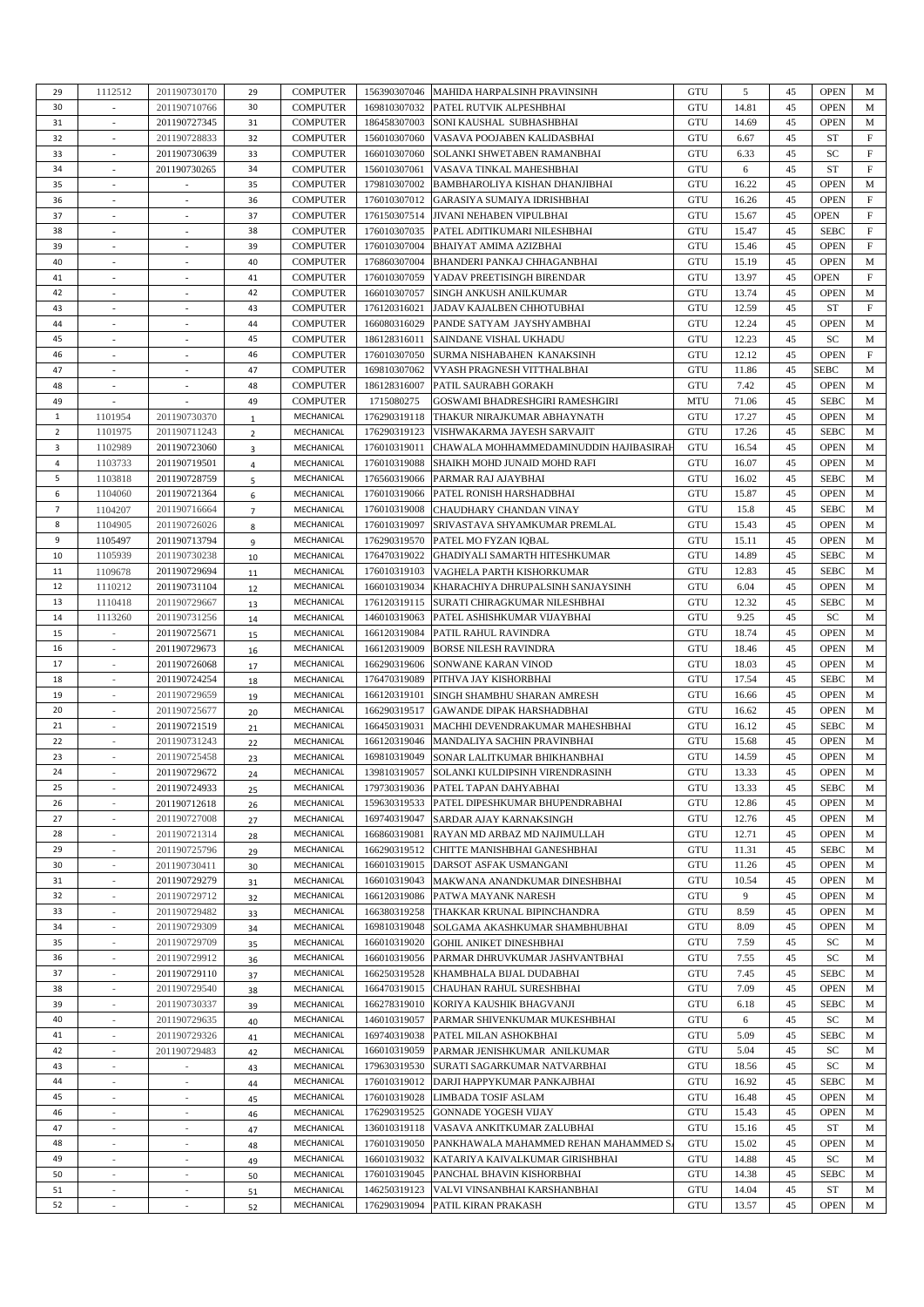| 53             |                             | $\sim$                      | 53             | MECHANICAL |                | 176290319095 PATIL KRUSHNA VIJAY    | GTU | 12.65 | 45 | <b>OPEN</b> | M  |
|----------------|-----------------------------|-----------------------------|----------------|------------|----------------|-------------------------------------|-----|-------|----|-------------|----|
| 54             |                             |                             | 54             | MECHANICAL | 176200319052   | KHANDVI SACHINBHAI BABUBHAI         | GTU | 11.22 | 45 | <b>ST</b>   | M  |
| 55             | $\overline{\phantom{a}}$    | $\sim$                      |                | MECHANICAL | 169630319526   | PATELNEELKUMAR MANOJBHAI            | GTU | 10.77 | 45 | <b>SEBC</b> | M  |
| 56             | $\sim$                      | $\sim$                      | 55             | MECHANICAL | 169810319038   |                                     | GTU |       | 45 | ST          | M  |
|                |                             |                             | 56             |            |                | RATHOD AKSHAYKUMAR RAMANBHAI        |     | 10.73 |    |             |    |
| 57             |                             |                             | 57             | MECHANICAL | 169810319008   | GAMIT RAHULKUMAR PARSOTTAMBHAI      | GTU | 10.52 | 45 | <b>ST</b>   | M  |
| 58             | $\sim$                      | $\sim$                      | 58             | MECHANICAL | 139750319050   | SURATI DEEPKUMAR NARESHBHAI         | GTU | 10.31 | 45 | SC          | M  |
| 59             | $\sim$                      | $\overline{\phantom{a}}$    | 59             | MECHANICAL | 169630319517   | <b>GAVIT PRITAMBHAI SINDHUBHAI</b>  | GTU | 10.11 | 45 | <b>ST</b>   | M  |
| 60             |                             |                             | 60             | MECHANICAL | 156010319047   | PARMAR KUNTALKUMAR JAYANTIBHAI      | GTU | 9.92  | 45 | SC          | M  |
| 61             | $\overline{\phantom{a}}$    | $\sim$                      | 61             | MECHANICAL | 176010319007   | CHAUHAN AFZAL TALIB                 | GTU | 9.71  | 45 | <b>OPEN</b> | M  |
| 62             | $\sim$                      | $\overline{a}$              | 62             | MECHANICAL | 179630319524   | PATEL KEVIN KIRANBHAI               | GTU | 9.71  | 45 | <b>OPEN</b> | M  |
| 63             |                             |                             | 63             | MECHANICAL | 176010319060   | PATEL BHAVIN ISHVARBHAI             | GTU | 9.43  | 45 | <b>OPEN</b> | M  |
| 64             | $\sim$                      | $\sim$                      | 64             | MECHANICAL | 179630319517   | PARMAR HARSHILKUMAR NIMESHBHAI      | GTU | 9.36  | 45 | SC          | M  |
| 65             | $\sim$                      | $\sim$                      | 65             | MECHANICAL | 136010319044   | <b>MEHRAN SHAIKH</b>                | GTU | 9.13  | 45 | <b>OPEN</b> | M  |
| 66             |                             |                             |                | MECHANICAL | 156010319057   | PATEL JAYKUMAR ARVINDBHAI           | GTU | 8.93  | 45 | <b>SEBC</b> | M  |
|                |                             |                             | 66             |            |                |                                     |     |       |    |             |    |
| 67             | $\sim$                      | $\sim$                      | 67             | MECHANICAL | 136370319547   | SAVALIYA BHAVIKKUMAR BHIKHABHAI     | GTU | 8.43  | 45 | <b>OPEN</b> | M  |
| $\mathbf{1}$   | 1101021                     | 201190729843                | $\mathbf{1}$   | Electrical | 176010309045   | SHAIKH MOHAMMAD ASIM RAFIK          | GTU | 18.11 | 45 | <b>OPEN</b> | M  |
| $\overline{2}$ | 1101115                     | 201190721627                | $\overline{2}$ | Electrical | 189758309002   | DANDAGWAD KUNAL RAJESH              | GTU | 18    | 45 | <b>OPEN</b> | М  |
| 3              | 1101120                     | 201190730395                | 3              | Electrical | 176010309048   | SHAIKH SUFIYAN SARFUDDIN            | GTU | 18    | 45 | <b>OPEN</b> | M  |
| 4              | 1101486                     | 201190722835                | $\overline{4}$ | Electrical | 179810309001   | YADAV ARUNKUMAR BALMUKUND           | GTU | 17.68 | 45 | <b>OPEN</b> | M  |
| 5              | 1102419                     | 201190731030                | 5              | Electrical | 176010309016   | MALEK MAHAMMAD FAIZAL ABDUL RAB     | GTU | 16.94 | 45 | <b>OPEN</b> | M  |
| 6              | 1103245                     | 201190719502                | 6              | Electrical | 176560309061   | KELAWALA JAY NIKUNJKUMAR            | GTU | 16.37 | 45 | <b>SEBC</b> | M  |
| 7              | 1104482                     | 201190717350                | $\overline{7}$ | Electrical | 176450309030   | KAPTAN YASHKUMAR KAMLESHKUMAR       | GTU | 15.66 | 45 | <b>SEBC</b> | M  |
| 8              | 1104713                     | 201190725770                | 8              | Electrical | 176120309534   | SINGH MUKUL RAMENARESH              | GTU | 15.53 | 45 | <b>OPEN</b> | M  |
| 9              | 1105279                     | 201190729704                | 9              | Electrical | 179810309003   |                                     | GTU | 15.23 | 45 | <b>OPEN</b> | M  |
|                |                             |                             |                |            |                | JARIWALA MOHAMEDADANAN AFLMIYA      |     |       |    |             |    |
| 10             | 1105525                     | 201190723099                | 10             | Electrical | 176450309008   | CHAUHAN PRUTHVISINH SHAITANSINH     | GTU | 15.11 | 45 | <b>OPEN</b> | M  |
| 11             | 1105918                     | 201190725891                | 11             | Electrical | 176560309009   | CHAUDHARI ASHISHKUMAR NATHUBHAI     | GTU | 14.89 | 45 | ST          | M  |
| 12             | 1105935                     | 201190730433                | 12             | Electrical | 176120309509   | CHADHARI MUKESHKUMAR SHRINIVAS      | GTU | 14.89 | 45 | <b>OPEN</b> | М  |
| 13             | 1106052                     | 201190729701                | 13             | Electrical | 179810309004   | KHAN WALIULLAH ANULLAH              | GTU | 14.81 | 45 | <b>OPEN</b> | M  |
| 14             | 1107499                     | 201190722253                | 14             | Electrical | 176880309010   | PATEL ZARUK RAMESHBHAI              | GTU | 14.07 | 45 | <b>OPEN</b> | M  |
| 15             | 1108363                     | 201190730632                | 15             | Electrical | 169630309520   | PATEL AKASHKUMAR NAROTTAMBHAI       | GTU | 13.6  | 45 | ST          | M  |
| 16             | 1111233                     | 201190716614                | 16             | Electrical | 159630309504   | DESAI NISHIT PIYUSHKUMAR            | GTU | 13.6  | 45 | <b>OPEN</b> | M  |
| 17             | 1111819                     | 201190730767                | 17             | Electrical | 169630309521   | PATEL BHAVINKUMAR RANJITBHAI        | GTU | 11    | 45 | ST          | M  |
| 18             |                             | 201190727125                | 18             | Electrical | S032407216     | PARMAR JAYESHKUMAR CHANDUBHAI       | GTU | 64.83 | 45 | SC          | M  |
|                | $\sim$                      |                             |                |            |                |                                     |     |       |    |             |    |
| 19             |                             | 201190716644                | 19             | Electrical | 166090309088   | PRASAD MANNU NAVALKISHOR            | GTU | 16.65 | 45 | <b>OPEN</b> | M  |
| 20             | $\sim$                      | 201190727075                | 20             | Electrical | 096010309041   | PATEL PRATIKKUMAR JAGADISHBHAI      | GTU | 15.2  | 45 | <b>OPEN</b> | M  |
| 21             | $\overline{\phantom{a}}$    | 201190726729                | 21             | Electrical | 166860309033   | SINGH UJJWAL BHIMPRATAP             | GTU | 12.85 | 45 | <b>OPEN</b> | M  |
| 22             | $\overline{\phantom{a}}$    | 201190713311                | 22             | Electrical | 166230303040   | <b>GAMIT RIPKABEN AJITBHAI</b>      | GTU | 12    | 45 | ST          | F  |
| 23             | $\sim$                      | 201190726678                | 23             | Electrical | 166860309008   | KOSHTI PRAFUL KISHORBHAI            | GTU | 11.64 | 45 | <b>OPEN</b> | M  |
| 24             | $\overline{\phantom{a}}$    | 201190730235                | 24             | Electrical | 166090309114   | <b>WAGHELA GIRISH SVNIL</b>         | GTU | 7.68  | 45 | <b>OPEN</b> | M  |
| 25             | $\overline{\phantom{a}}$    | 201190730178                | 25             | Electrical | 126010309047   | PATEL URVASHI SANJAYBHAI            | GTU | 5.55  | 45 | ST          | F. |
| 26             | $\overline{\phantom{a}}$    |                             | 26             | Electrical | 136888309001   | PRAJAPATI SHAILESH BALVANTBHAI      | GTU | 17.46 | 45 | <b>SEBC</b> | M  |
| 27             | $\overline{\phantom{a}}$    | $\overline{\phantom{a}}$    | 27             | Electrical | 176370309077   | SONARUPAWALA CHANDRESH SHAILESHBHAI | GTU | 17.3  | 45 | <b>SEBC</b> | M  |
| 28             |                             |                             | 28             | Electrical | 169810309020   | VASAVA AKSHAY AMBUBHAI              | GTU | 15.46 |    | ST          | M  |
|                | $\overline{\phantom{a}}$    |                             |                |            |                |                                     |     |       | 45 |             |    |
| 29             | $\mathcal{L}_{\mathcal{A}}$ | $\mathcal{L}_{\mathcal{A}}$ | 29             | Electrical | 166010309012   | <b>GAMIT DIKSHITKUMAR RASIKBHAI</b> | GTU | 13.85 | 45 | ST          | M  |
| 30             |                             |                             | 30             | Electrical | 179630309559   | VASVA STEVEN RAJESHBHAI             | GTU | 13.68 | 45 | ${\rm ST}$  | M  |
| 31             | $\sim$                      | $\overline{\phantom{a}}$    | 31             | Electrical | 156870309099   | <b>TAILOR SMIT RAJESHBHAI</b>       | GTU | 13.57 | 45 | <b>SEBC</b> | M  |
| 32             | $\overline{\phantom{a}}$    | $\mathcal{L}_{\mathcal{A}}$ | 32             | Electrical | 169630309507   | <b>GAMIT ANUKESH FATESINGBHAI</b>   | GTU | 13.09 | 45 | ST          | M  |
| 33             | $\overline{\phantom{a}}$    | $\overline{\phantom{a}}$    | 33             | Electrical | 179748309004   | CHAUDHARI NIRMALKUMAR DEVENDRABHAI  | GTU | 10.65 | 45 | <b>ST</b>   | M  |
| 34             | $\sim$                      | $\overline{\phantom{a}}$    | 34             | Electrical | 156010309062   | VASAVA PRAKASH VISHRAMBHAI          | GTU | 9.29  | 45 | ST          | M  |
| 35             | $\overline{\phantom{a}}$    | $\mathcal{L}_{\mathcal{A}}$ | 35             | Electrical | 179748309006   | CHAUDHARI PRASANTKUMAR GAJENDRABHAI | GTU | 5.81  | 45 | ST          | M  |
| $\mathbf{1}$   | 1102909                     | 201190731247                | $\mathbf{1}$   | Civil      | 179810306003   | JASOLIYA VAIBHAV BHARATBHAI         | GTU | 16.60 | 45 | <b>OPEN</b> | м  |
|                | 1104938                     | 201190716125                | $\overline{2}$ | Civil      | 176290306507   | <b>GANGODA PRATIK SURESHBHAI</b>    | GTU |       | 45 | ST          | м  |
| $\overline{2}$ | 1104967                     | 201190719988                | 3              | Civil      | 176470306018   | BORDA RITUL BHARATBHAI              | GTU | 15.42 | 45 | <b>OPEN</b> | м  |
| 3              |                             |                             |                |            |                |                                     |     | 15.39 |    |             |    |
| $\overline{4}$ | 1106979                     | 201190711601                | 4              | Civil      | 176080306078   | PRAJAPATI DHRUVI ASHOKBHAI          | GTU | 14.34 | 45 | <b>SEBC</b> | F  |
| 5              | 1107209                     | 201190722963                | 5              | Civil      | 176470306098   | PATEL YASH JAYESHBHAI               | GTU | 14.23 | 45 | <b>SEBC</b> | М  |
| 6              | 1107335                     | 201190725903                | 6              | Civil      | 176010306002   | ADIDARAVID VARSHA RAJESH            | GTU | 14.16 | 45 | <b>OPEN</b> | F  |
| $\overline{7}$ | 1107870                     | 201190720586                | $\overline{7}$ | Civil      | 176010306030   | PATEL ANALI MANOJKUMAR              | GTU | 13.86 | 45 | <b>OPEN</b> | F  |
| 8              | 1108700                     | 201190724996                | 8              | Civil      | 176080306010   | DAVRA DEEP PARVINBHAI               | GTU | 13.43 | 45 | <b>OPEN</b> | М  |
| 9              | 1108858                     | 201190715410                | 9              | Civil      | 176290306536   | PATEL MILANKUMAR RANJITBHAI         | GTU | 13.32 | 45 | ST          | м  |
| 10             | 1109012                     | 201190722493                | 10             | Civil      | 176550306005   | DHIMMAR DHRUV RAKESHKUMAR           | GTU | 13.23 | 45 | <b>SEBC</b> | М  |
| 11             | 1109481                     | 201190729311                | 11             | Civil      | 166860306079   | SHAIKH REYAZ MAINUDIN               | GTU | 12.95 | 45 | <b>OPEN</b> | М  |
| 12             | 1110010                     | 201190725698                | 12             | Civil      | 176860306019   | KHUNT SAVAN DINESHBHAI              | GTU | 12.61 | 45 | <b>OPEN</b> | м  |
|                | 1111052                     | 201190729832                | 13             |            | 179630306503   | BHATT JAYDIP KAMLESHBHAI            | GTU |       | 45 | <b>OPEN</b> | М  |
| 13             |                             |                             |                | Civil      |                |                                     |     | 11.76 |    |             |    |
| 14             | 1111220                     | 201190725780                | 14             | Civil      | 176010306063   | VISHWAKARMA ANJANA RAMPRAVESH       | GTU | 11.60 | 45 | <b>OPEN</b> | F  |
| 15             | 1111398                     | 201190719141                | 15             | Civil      | 176010306037   | PATEL POOJABEN NAVINBHAI            | GTU | 11.44 | 45 | <b>OPEN</b> | F  |
| 16             | 1111704                     | 201190719786                | 16             | Civil      | 156050306038   | PATEL HARSHKUMAR ASHISHKUMAR        | GTU | 11.14 | 45 | <b>SEBC</b> | М  |
| 17             | 1112210                     | 201190721338                | 17             | Civil      | 166860306031   | KAVHALE DEEPAK SANTOSHBHAI          | GTU | 10.61 | 45 | SC          | М  |
| 18             | 1112431                     | 201190731251                | 18             | Civil      | 166560306122   | VASAVA JINAL MUKESHBHAI             | GTU | 10.35 | 45 | ST          | F  |
| 19             | 1113319                     | 201190715586                | 19             | Civil      | 166010306056   | VASAVA BANSARIKUMARI ISHVARBHAI     | GTU | 9.11  | 45 | ST          | F  |
| 20             | 1113457                     | 201190713389                | 20             | Civil      | 166120306536   | PATEL KRUTIKAKUMARI KISHORBHAI      | GTU | 8.91  | 45 | <b>ST</b>   | F  |
| 21             | ٠                           | 201190723269                | 21             | Civil      | 20170210031005 | PATEL BHAVIN SATIHBHAI              | UTU | 16.81 | 45 | <b>SEBC</b> | м  |
|                | $\overline{\phantom{a}}$    | 201190721302                | 22             | Civil      | 169810306030   | PARMAR VISHALKUMAR JAGDISHBHAI      | GTU |       | 45 | SC          | м  |
| 22             | $\overline{\phantom{a}}$    |                             | 23             |            | 159750306029   |                                     |     | 13.71 | 45 |             | F  |
| 23             |                             | 201190715107                |                | Civil      |                | PATEL DRASHTI NILESHBHAI            | GTU | 11.82 |    | <b>SEBC</b> |    |